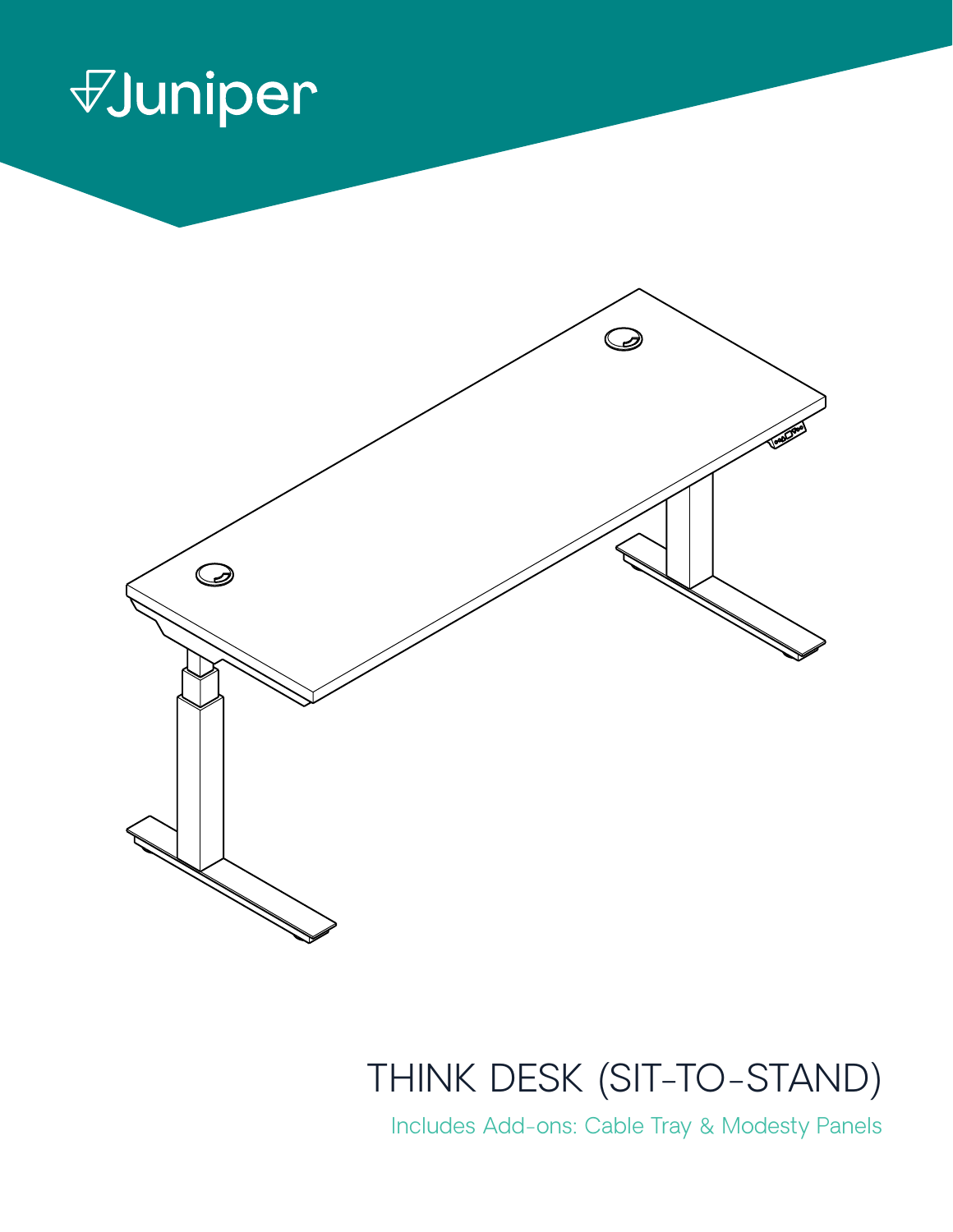#### **1** | **ATTACH LEGS AND SIDE BRACKETS TO CENTER BEAM**

Place main frame pieces onto the floor and slide the side bracket onto the end. Once in place, set the BOOST leg into the frame as showen below. Line up the the 2 pre-drilled holes one ach side and secure.



#### **2** | **ATTACH FRAME TO SURFACE**

Place surface upside down on padded floor to prevent damage. Place BOOST frame onto the underside of the surface and measure  $1$ <sup>"</sup> from each outer edge.

Align the each end of the frame to the  $1$ " mark and secure with wood screws.

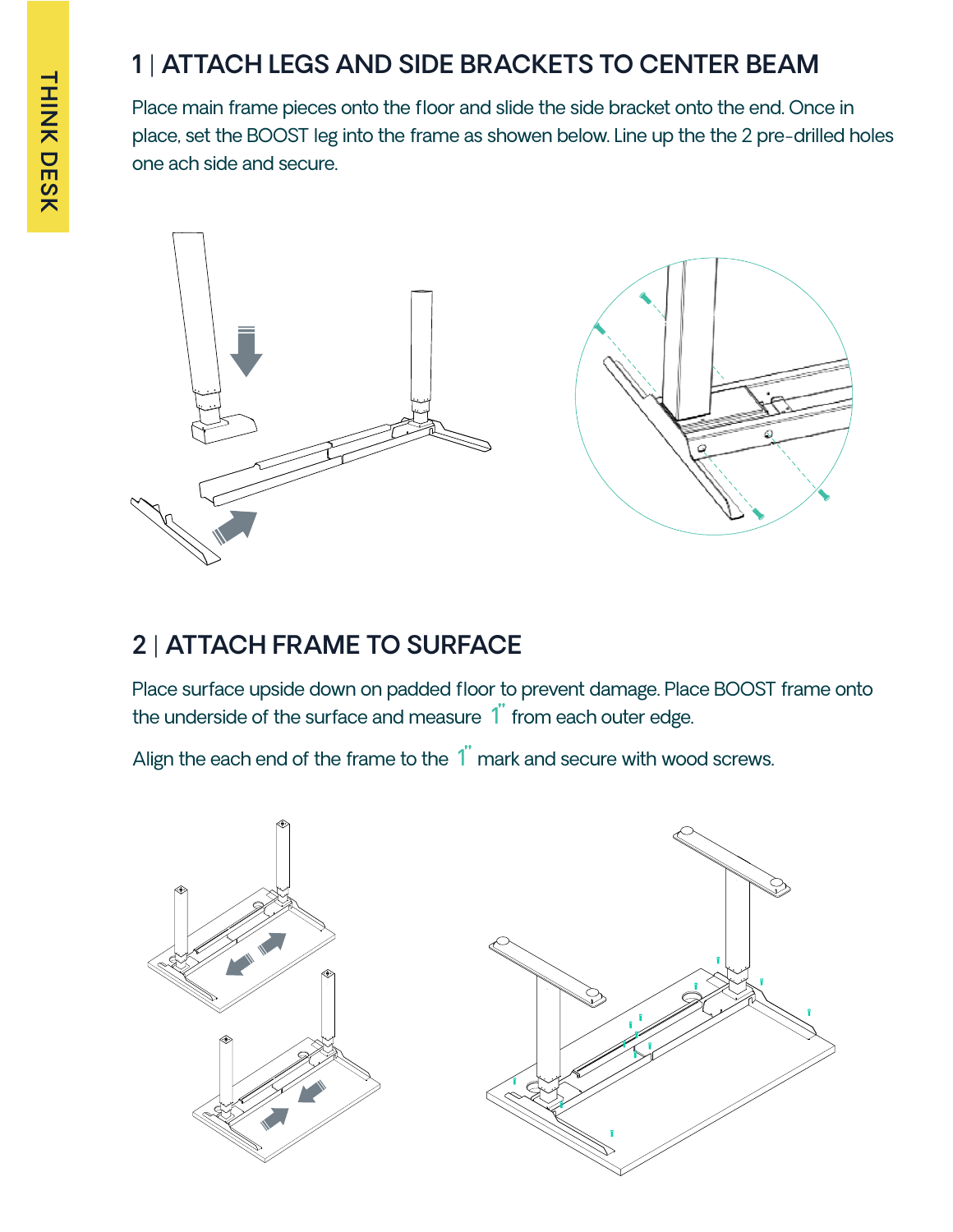#### **3** | **SECURE BOOST BEAM**

Tighten all 4 bolts on BOOST beam to secure length adjustment.



#### **4** | **ATTACH FEET AND LEVELERS**

Fit a foot onto the end of each leg assembly and secure with 4 bolts, tightening in a cross pattern.

Attach 2 levelers on the ends of each foot.

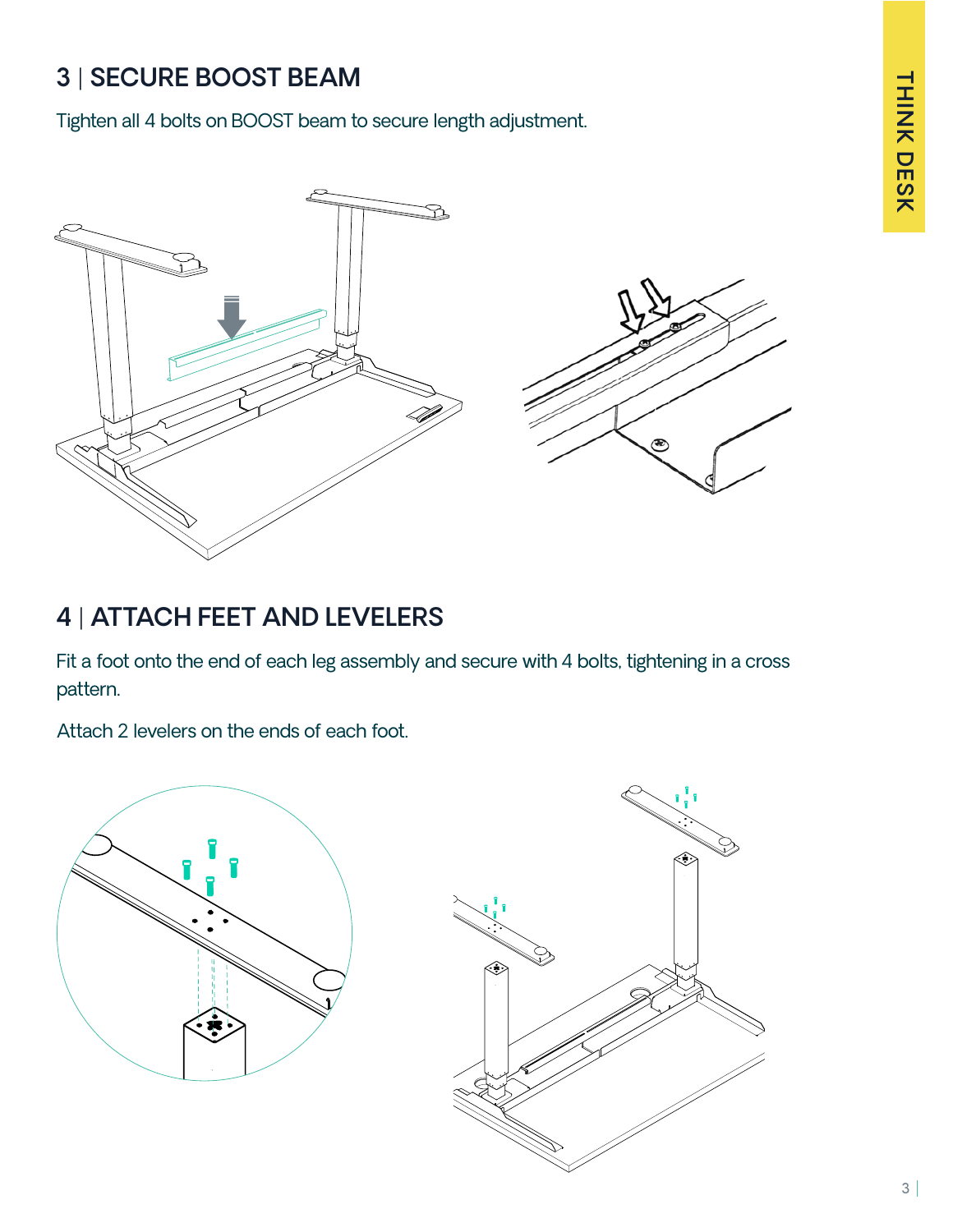#### **5** | **SECURE AND CONNECT CONTROL BOX**

Place contol box inside of the BOOST center beam and secure with 2 wood screws.

Connect the legs to the control box.



#### **6** | **SECURE HANDSET AND CONNECT TO CONTROL BOX**

Connect handset cable to control box. Align front of handset with surface edge and secure with 3 woodscrews.

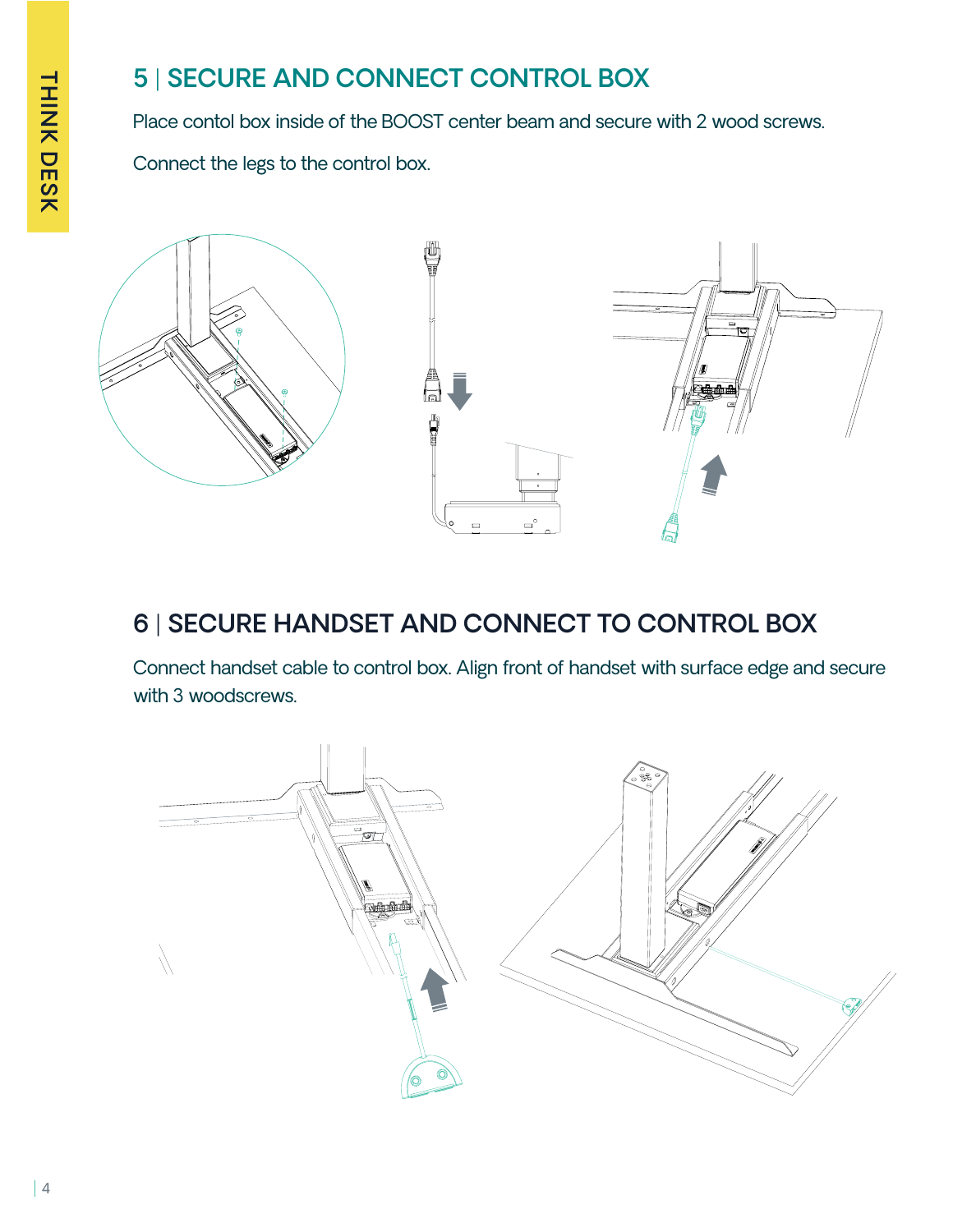#### **7** | **POWER UP AND INTIALIZE**

Flip workstation onto feet and plug power cord into a power source.

Press and hold  $\land$  and  $\lor$  simultaneously for 5 seconds until both leg columns are in lowest position. Desk will slightly rise, lower again, and then stop. Release buttons. The system is now operational.

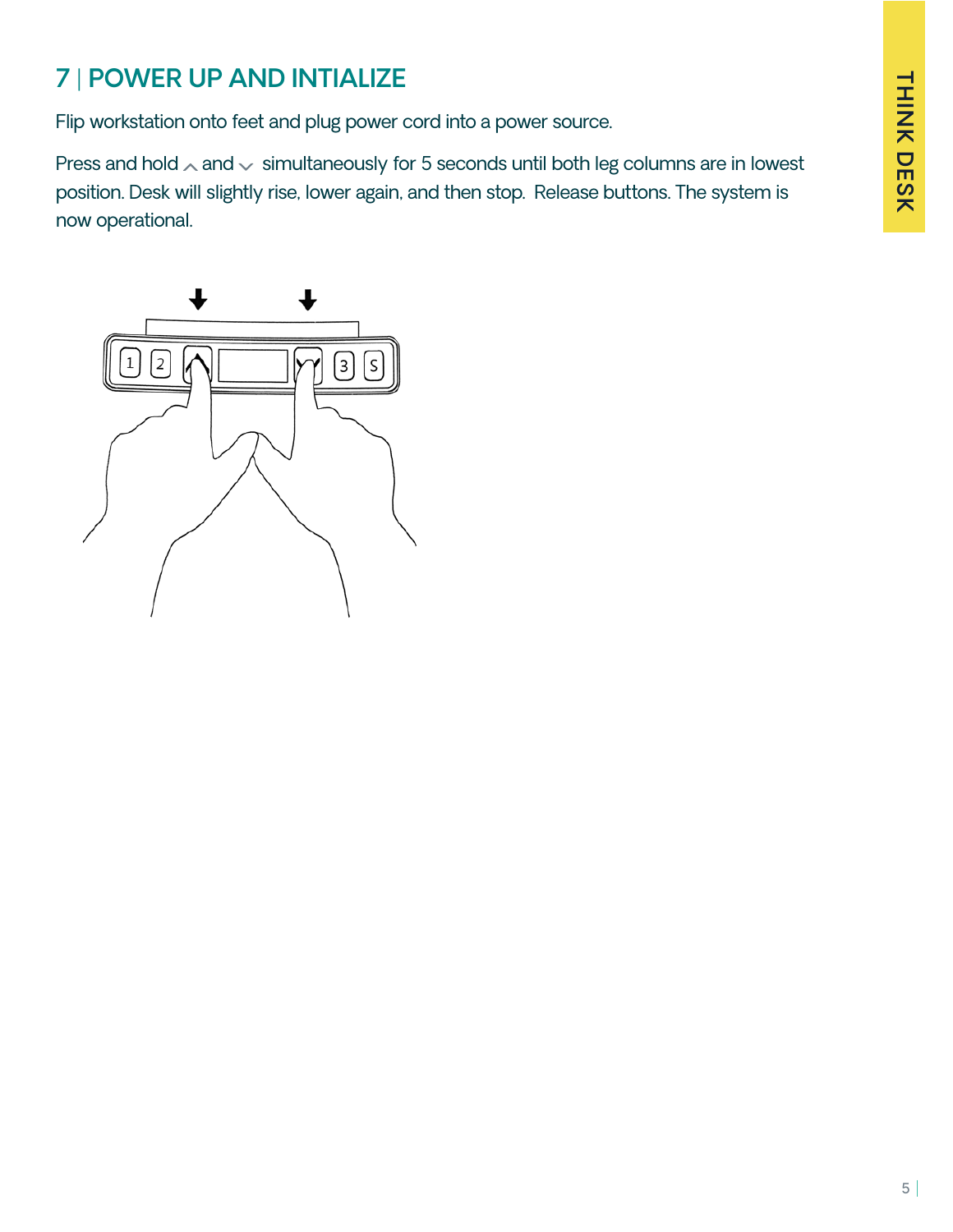#### **OPTIONAL: SECURE CABLE TRAY**

Extend cable tray to desired width. Mount to underside of work surface towards the back of the desk using wood screws.



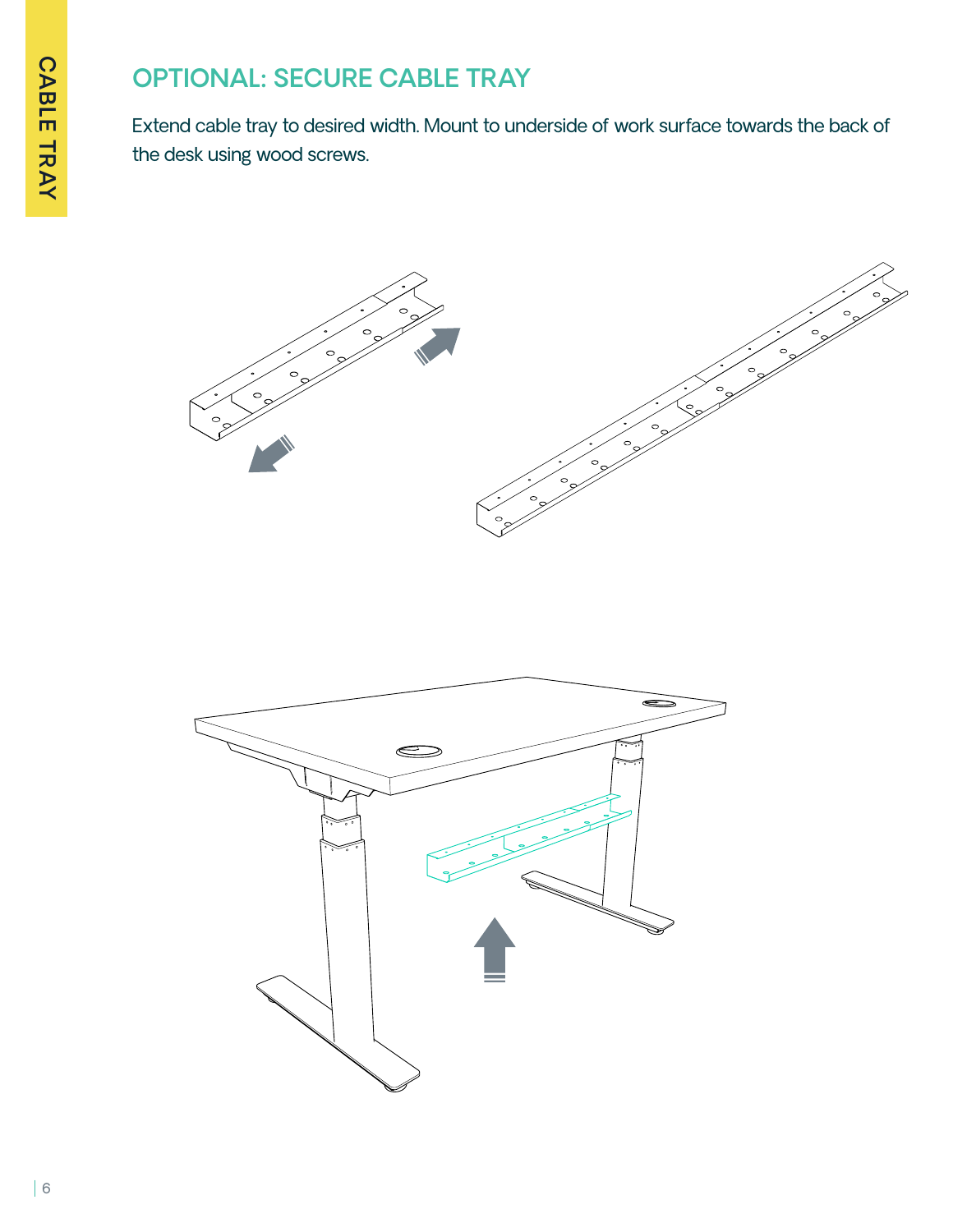# MODESTY PANEL **MODESTY PANEL**

#### **OPTIONAL: SECURE BRACKET TO MODESTY PANEL**

Steel Modesty Panel: Using 4 machine screws, secure bracket to the back of the steel modesty panel.



Laminate Modesty Panel: Using 4 wood screws, secure bracket to the back of the laminate modesty panel.

NOTE: Holes are not pre-drilled.

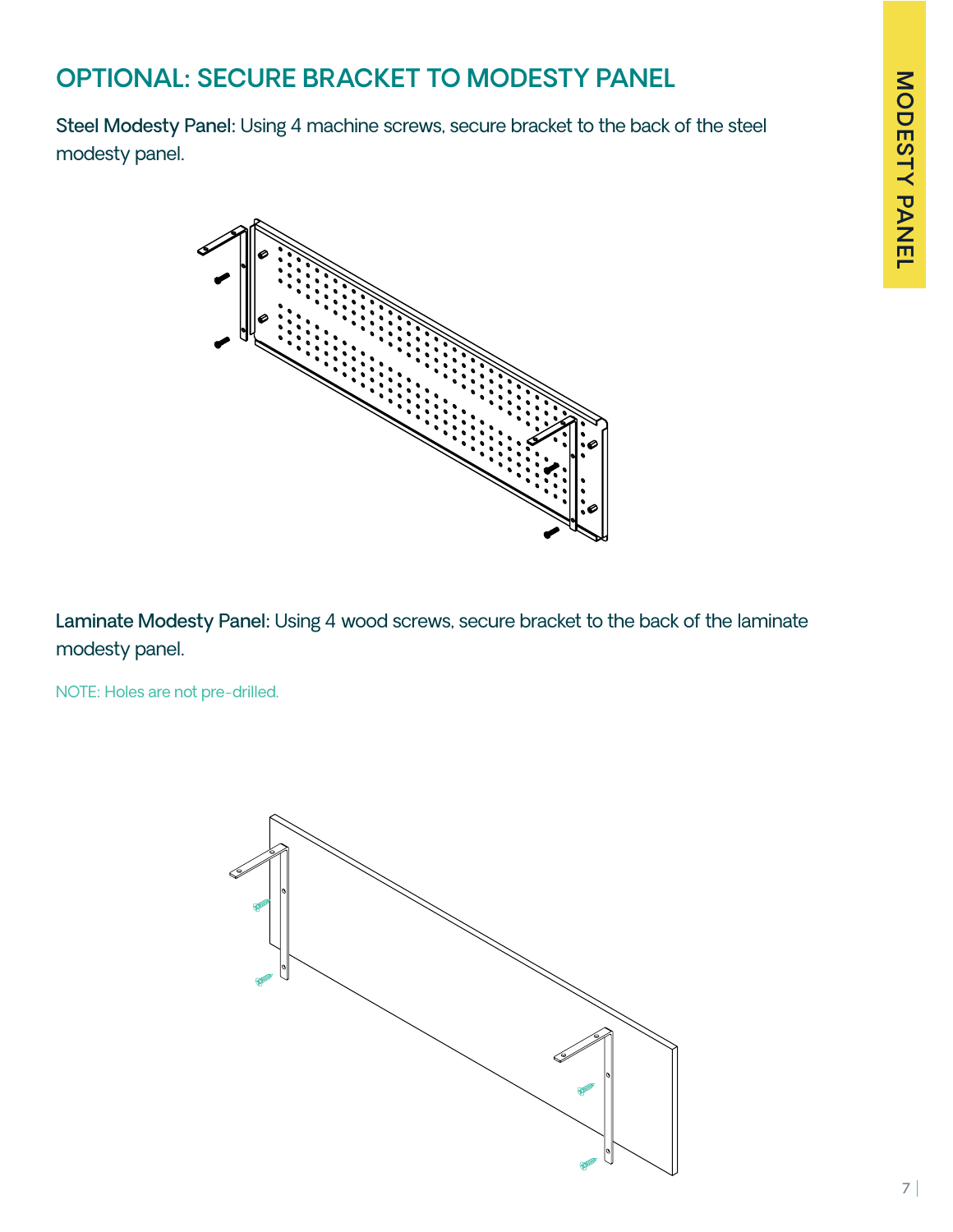#### **OPTIONAL: ATTACH MODESTY PANEL TO WORKSTATION**

Center the panel in reference to the width of the surface and screw modestly panel directly to the bottom of your surface with wood screws.

NOTE: Bracket may pass under the grommet, use a wood screw to secure the bracket by the end.